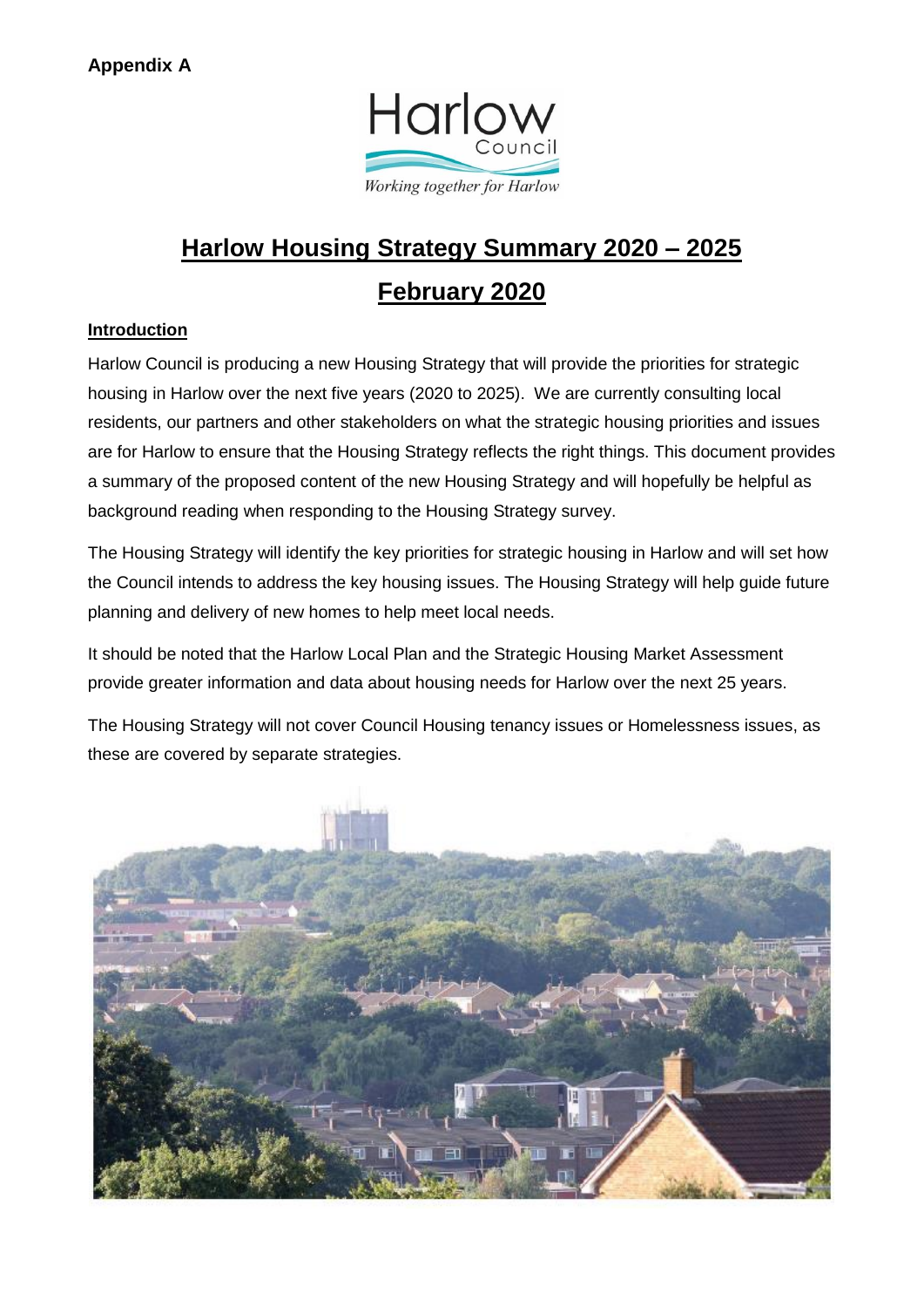### **Harlow Key Housing Characteristics**

The following provides a summary of the current housing market in Harlow.



### There has been a shift in the tenure that people live in between 2001 and 2018

|                   | Census 2001                                                     |                   |                                            | YouGov 2018                                              |                          |                                            | Percentage point change 2001<br>to 2018                  |                          |                                            |
|-------------------|-----------------------------------------------------------------|-------------------|--------------------------------------------|----------------------------------------------------------|--------------------------|--------------------------------------------|----------------------------------------------------------|--------------------------|--------------------------------------------|
|                   | <b>Owns</b><br>outright,<br>mortgaged<br>or shared<br>ownership | Social<br>Housing | Private<br>rented or<br>lives rent<br>free | Owns<br>outright,<br>mortgaged<br>or shared<br>ownership | Social<br><b>Housing</b> | Private<br>rented or<br>lives rent<br>free | Owns<br>outright,<br>mortgaged<br>or shared<br>ownership | Social<br><b>Housing</b> | Private<br>rented or<br>lives rent<br>free |
| <b>Harlow</b>     | 64%                                                             | 32%               | 4%                                         | 40%                                                      | 34%                      | 26%                                        | $-24%$                                                   | 2%                       | 22%                                        |
| <b>East Herts</b> | 80%                                                             | 10%               | 9%                                         | 69%                                                      | 8%                       | 23%                                        | $-11%$                                                   | $-2%$                    | 14%                                        |
| Uttlesford        | 79%                                                             | 11%               | 10%                                        | 70%                                                      | 14%                      | 16%                                        | $-9%$                                                    | 3%                       | 6%                                         |
| Epping            | 80%                                                             | 13%               | 7%                                         | 71%                                                      | 9%                       | 20%                                        | $-9%$                                                    | $-4%$                    | 13%                                        |
| <b>England</b>    | 73%                                                             | 16%               | 11%                                        | 59%                                                      | 13%                      | 28%                                        | $-14%$                                                   | $-3%$                    | 17%                                        |

Source: Shelter, Growth in the private Rented Sector 2001-2018



Source: Harlow Council Housing Revenue Account Business Plan 2019 to 2049



Source: HM Land Registry 2019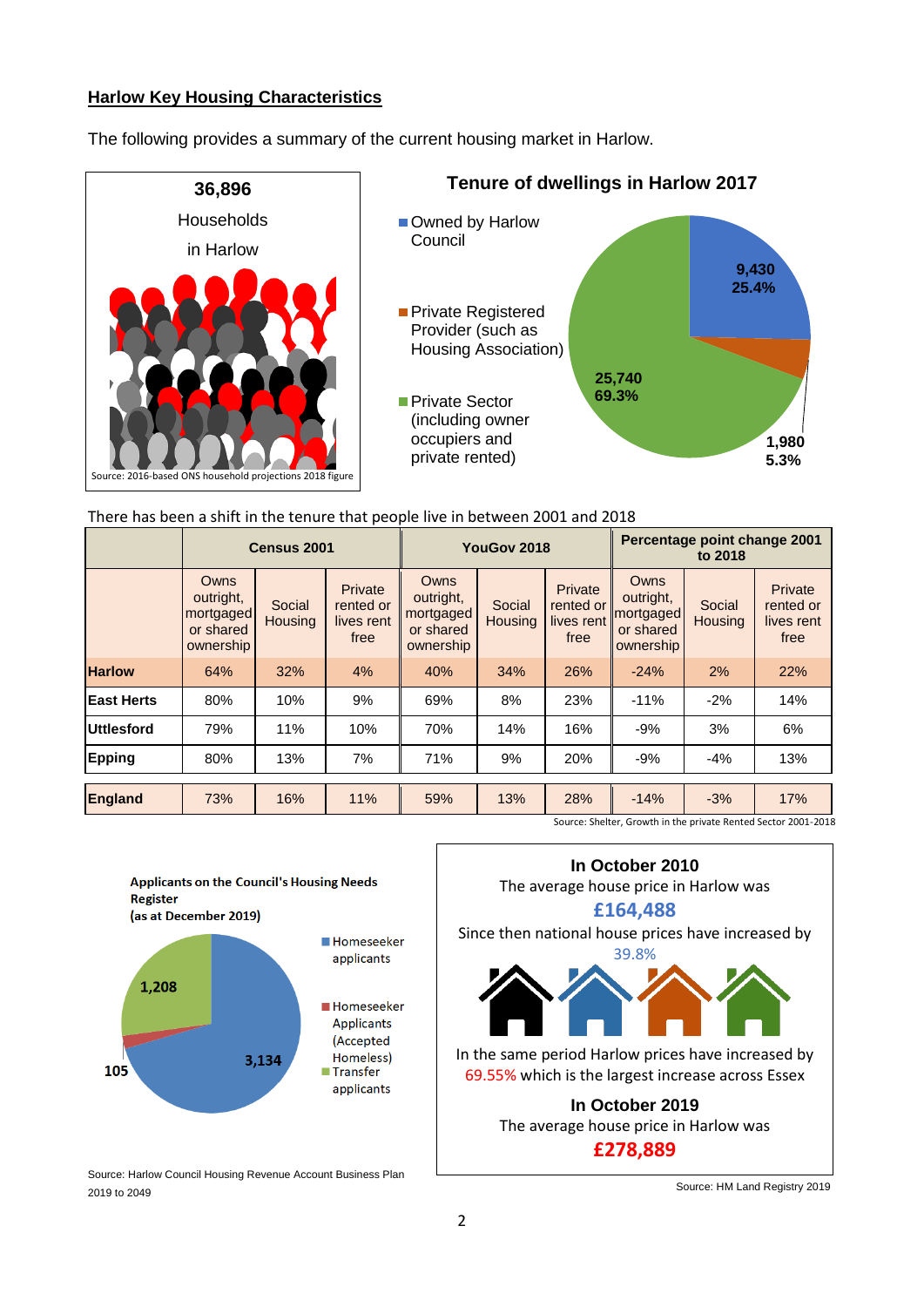# **Proposed structure and content of Harlow's Housing Strategy 2020 to 2025**

The following four priorities have been identified as being key for Harlow over the next five years:



The Housing Strategy will have a chapter on each priority.

Each Chapter will:

- Outline why the priority is important
- Set out key objectives for The Council regarding the priority
- Identify themes that will help focus activity to meet the objectives
- Outline what we plan to do to help meet the priority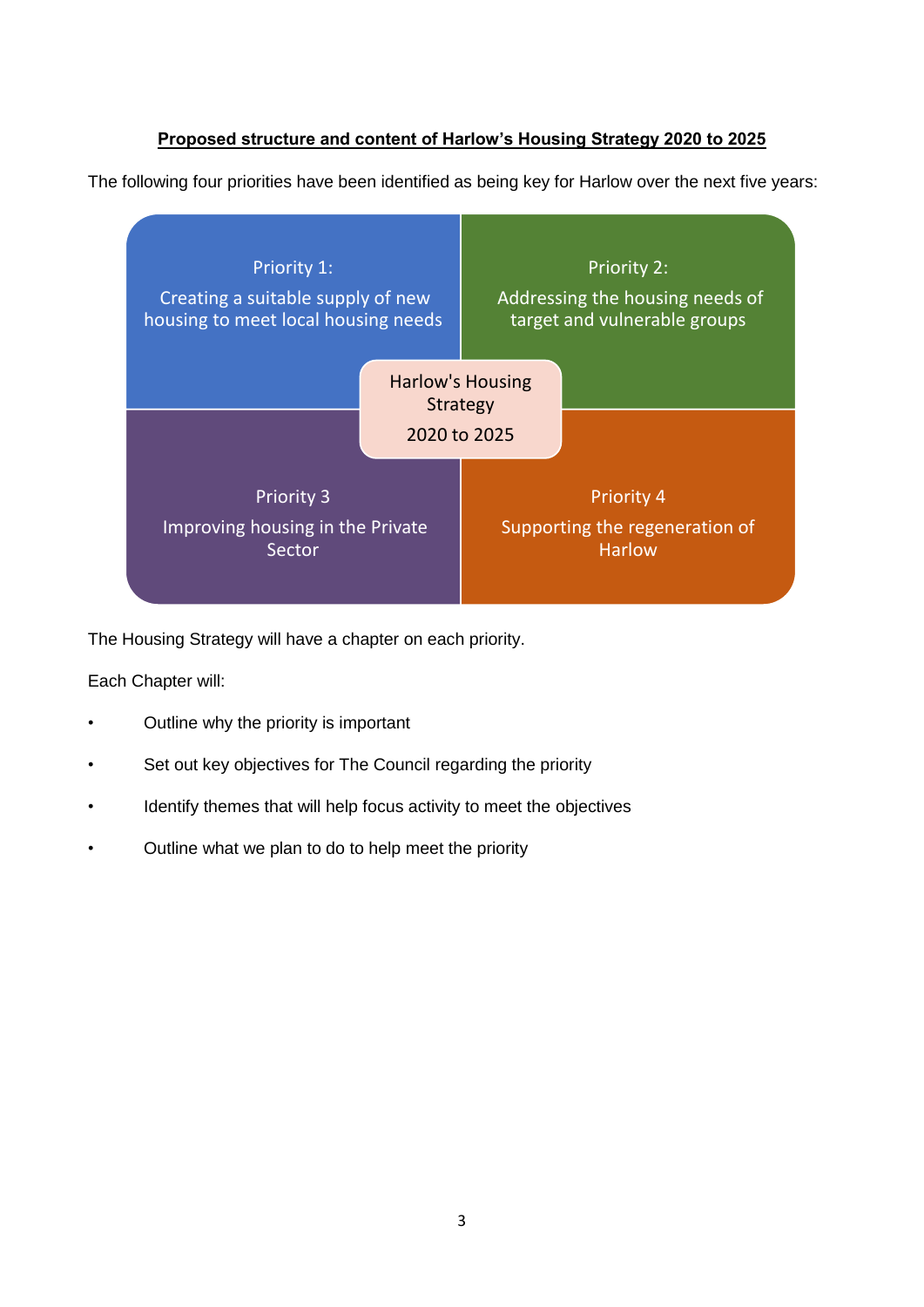# **Priority 1 – Creating a suitable supply of new housing to meet local housing needs**

#### Objective 1.1

Increasing the **supply of new housing** generally across the town to meet the needs of local residents and workers

- •Theme a- Increasing new build completions
- •Theme b Supporting growth through the Harlow and Gilston Garden Town
- •Theme c Enabling self-build and custom build housebuilding

#### Objective 1.2

**Maximising the supply and diversity of affordable housing options** to ensure the right type of housing is available in the right places

- •Theme a Affordability of local housing market for local people •Theme b - Affordable housing negotiated through the planning system
- •Theme c Diversifying the range of affordable housing options to provide greater affordable choice for local people

Objective 1.3 Develop a **Council House Building Programme** 

•Theme a - Develop the Council's housebuilding programme •Theme b - Building homes that are energy efficient / carbon neutral

#### **Key issues:**



#### **Housing need in Harlow:**

**The total housing need** (taking account of existing residents' needs and planned growth) identified for Harlow between 2011 and 2033 is **7,409 new dwellings**. The amount of **affordable housing** identified for Harlow between 2011 and 2033 is **3,400**

new dwellings.

The average number of **new affordable houses required each year is 182**



#### **Harlow and Gilston Garden Town:**

The development of **Harlow and Gilston Garden Town** will deliver an estimated additional 16,000 homes by 2033 in and around Harlow.

2,600 homes are planned within the boundary of Harlow, (30% of which will be affordable)



#### **Self-build and custom build housebuilding:**

Statutory duty on Council to maintain a self-build register and to provide adequate planning permissions for serviced plots that can be sold to interested individuals or groups.

Over 50 people have registered on Harlow's self-build and custom build register.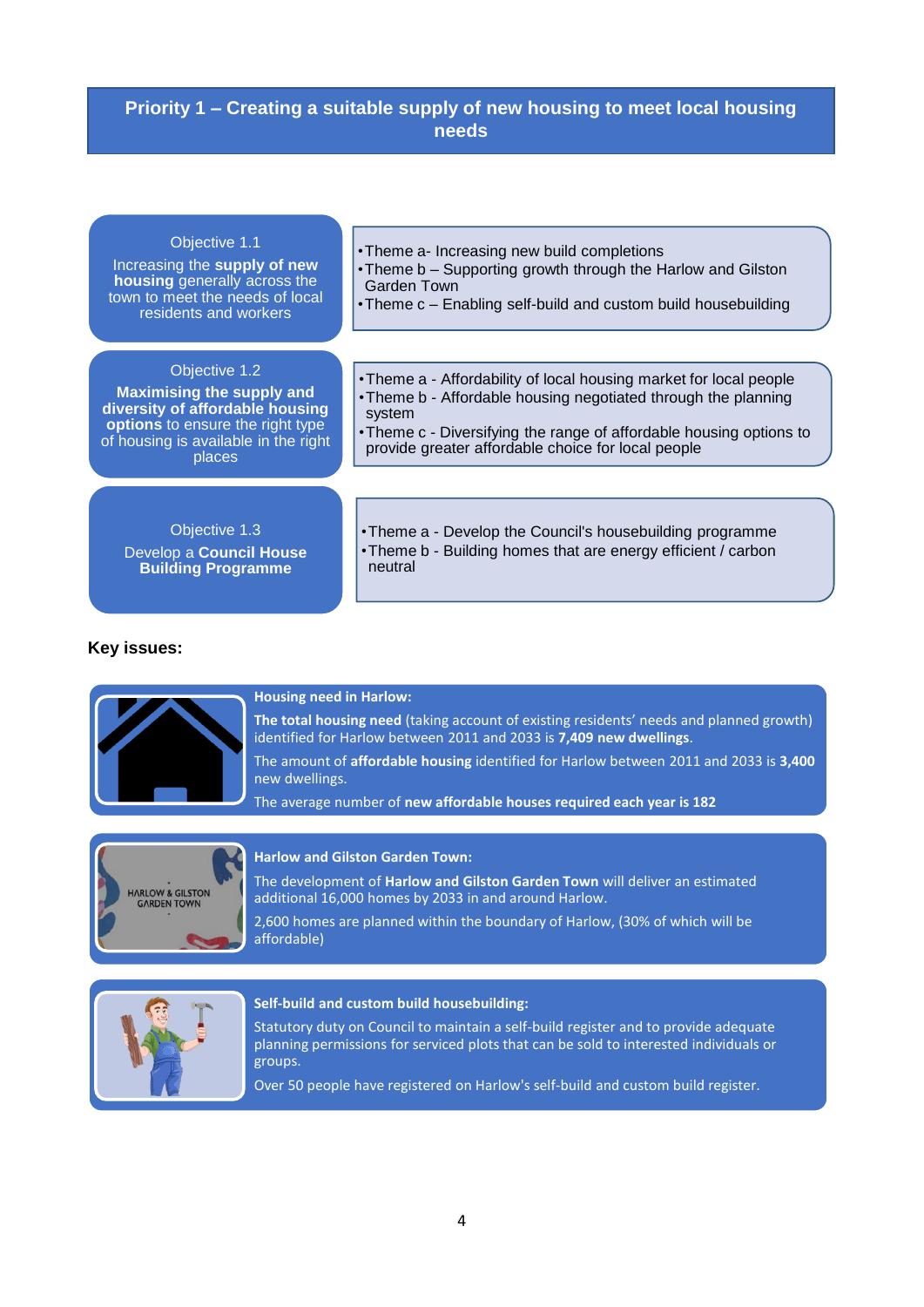### **Affordability of housing in Harlow:**

| Comparative medium private rental price (PCM) 2010 - 2018 |                            |          |             |  |
|-----------------------------------------------------------|----------------------------|----------|-------------|--|
| <b>Location</b>                                           | Median price by year $(f)$ | % change |             |  |
|                                                           | 2010                       | 2018     | 2010 - 2018 |  |
| <b>Harlow</b>                                             | 724                        | 949      | $+31.1$     |  |
| East of England                                           | 698                        | 849      | $+21.6$     |  |
| England                                                   | 893                        | 1,075    | $+20.4$     |  |

| <b>Cost of alternative tenures in Harlow</b> |                   |  |
|----------------------------------------------|-------------------|--|
| <b>Tenure option</b>                         | 2018 median price |  |
| Social rent (average)                        | £399              |  |
| Affordable rent                              | £759              |  |
| Market rent – lower quartile                 | £776              |  |
| Market rent – median                         | £949              |  |
| Market sale - lower quartile                 | £240,000          |  |
| Market sale - Median                         | £275,000          |  |
| Market sale - average                        | £293,620          |  |
| <b>Starter Home</b>                          | £220,000          |  |
| Shared ownership (50%)                       | £137,500          |  |
| Shared ownership (25%)                       | £68,750           |  |
| Help to buy                                  | £206,250          |  |
| Discounted home ownership                    | £205,534          |  |

Source: Zoopla PPD 2019

Source: ARC4 P49 – data from Land Registry Crown copyright 2019, Zoopla 2019, MHCLG, RSH SDR 2018

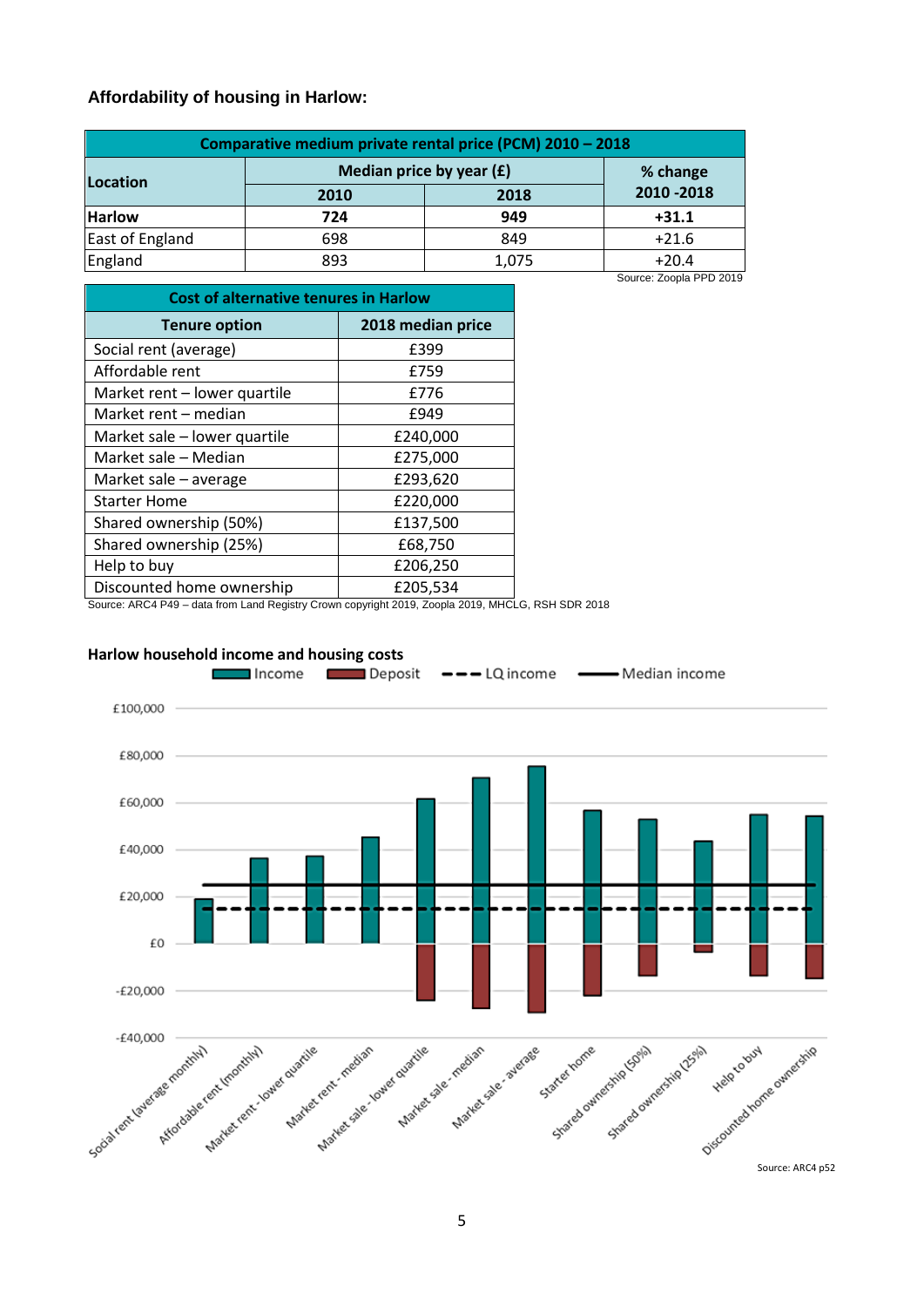# **Priority 2: Addressing the housing needs of target and vulnerable groups**

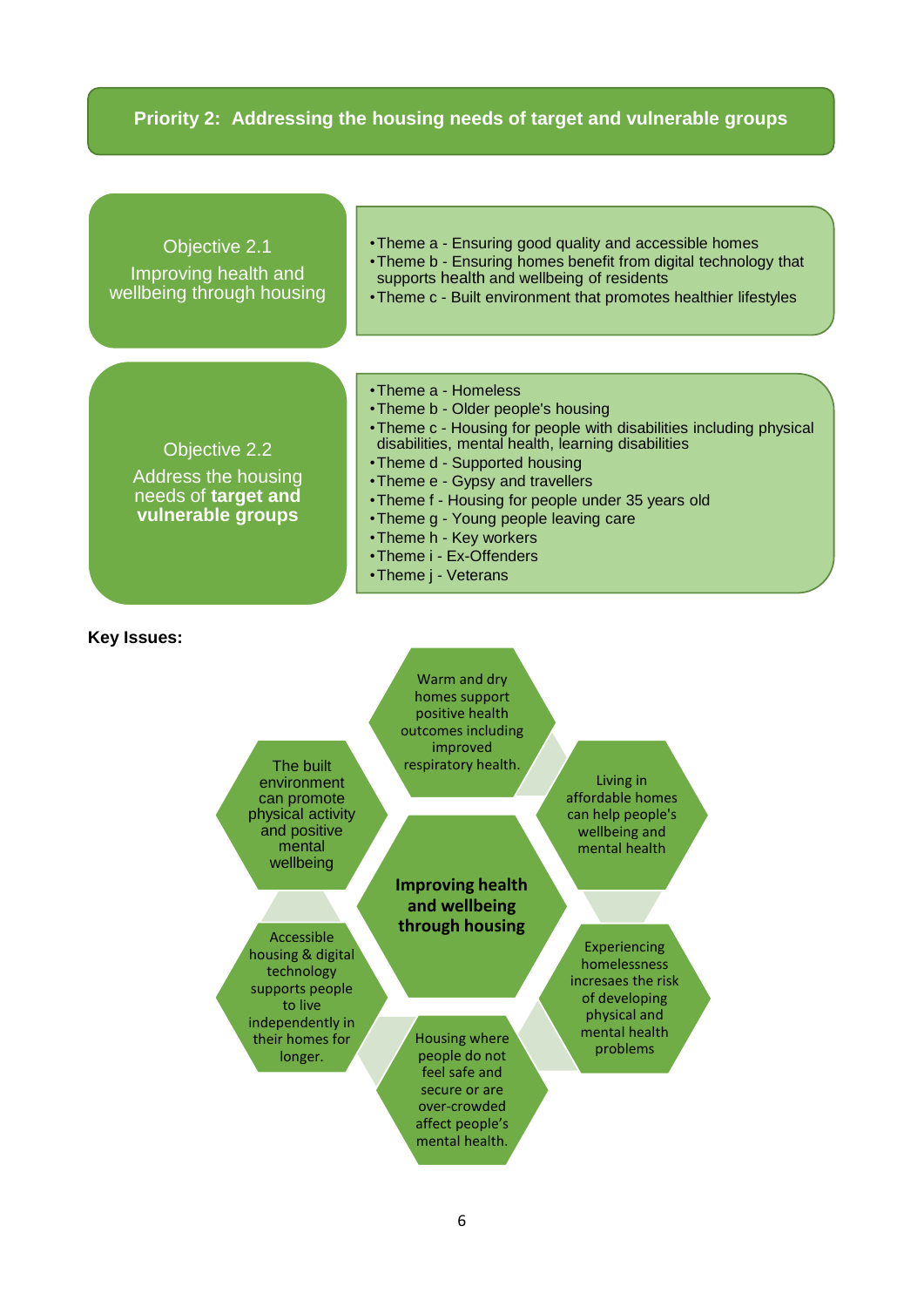# **Further Points:**

- The Council has at any one time in the region of 250 to 280 households living in temporary accommodation.
- The main reason for homelessness is "no fault" evictions from the Private Rented Sector (S21 notices).
- The numbers of people sleeping rough in Harlow has fluctuated since 2010 but after significant work – the number reduced from 24 in 2017 to just 9 in 2018.
- Harlow council adopted a new Homelessness and Rough Sleepers Strategy (2019 to 2024) in October 2019, which has the overarching objective of eliminating rough sleeping and providing a service that focuses on the prevention of homelessness.
- Harlow's Homelessness and Rough Sleeping Strategy identifies the increase in clients with mental health and / or complex needs and the reduction in Housing Related Support by Essex County Council as two key challenges faced in tackling homelessness locally.
- Between 2015 and 2025 it was predicted that the number of over 65's living in Harlow will increase from 13,200 to 16,000; an increase of 21% and will represent 17% of the total population of the District .
- Essex County Council has identified the need for 60 additional extra care units in Harlow.
- People under 35 years old of all incomes are being priced out of the housing market in all tenures.
- Not providing young people leaving care with appropriate support can result in a lack of stability and prevent young people achieving a smooth transition to independence and achieve their best life chances.
- As part of its Local Plan Harlow Council undertakes regular Gypsy and Travellers Accommodation Assessments that identify if additional sites are required.
- Essex-wide Prisoner Housing Protocol introduced which aims to reduce the number of Essex adult offenders who leave custody without suitable accommodation to move into, and especially reduce the number of offenders obliged to sleep rough or to move into accommodation which is unsafe for themselves or others.
- Nationally veterans account for 0.72% of households accepted as homeless by Local Authorities but research suggests that actually 3% of homeless households accepted as homeless are ex-veterans.
- Key Workers support the local economy and help achieve economic prosperity and growth, so affordable housing for key workers could help local businesses to recruit and retain essential staff.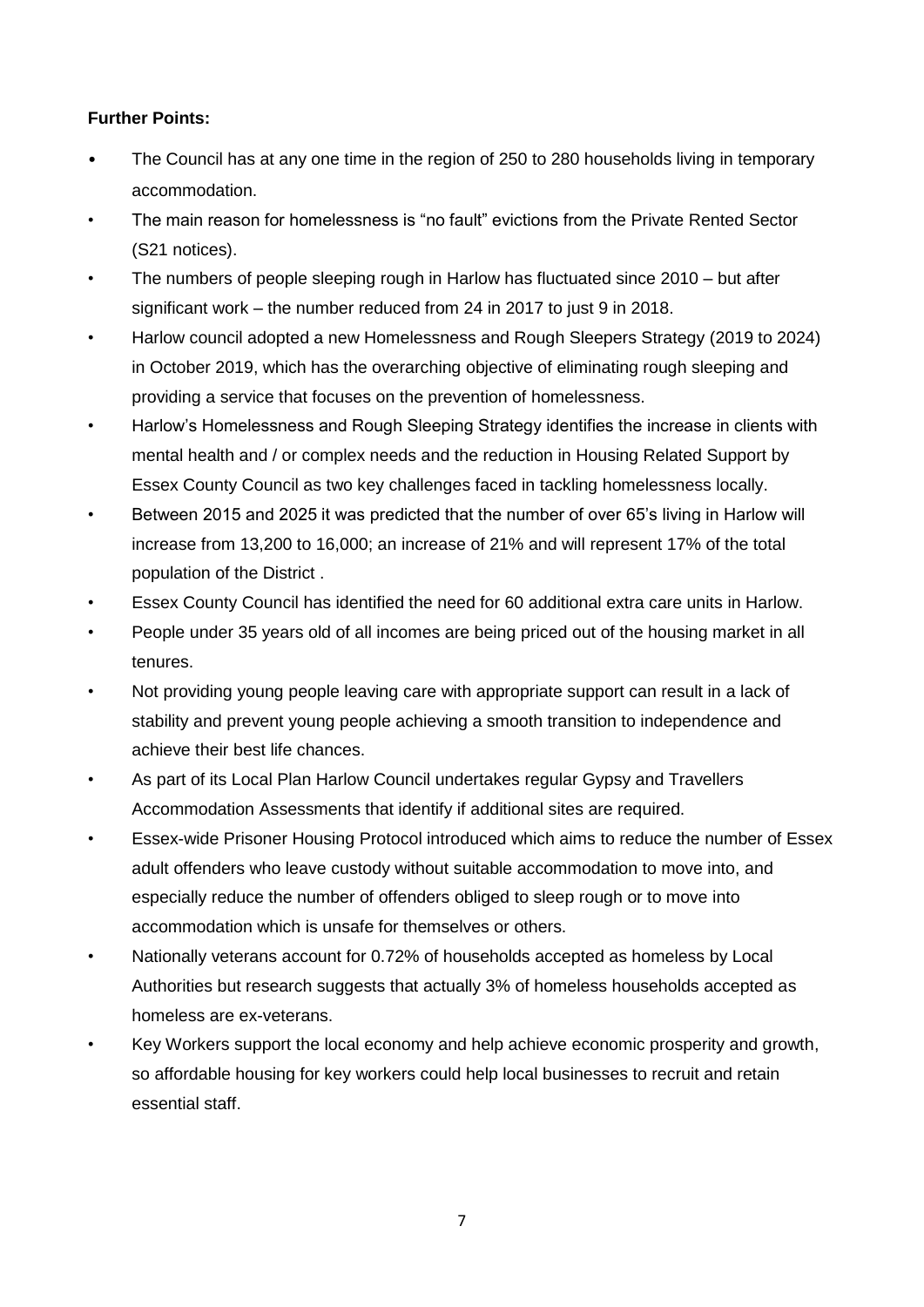# **Priority 3 - Improving housing in the Private Sector**

| Objective 3.1                                                            | • Theme a - Growth of the private rented sector                               |
|--------------------------------------------------------------------------|-------------------------------------------------------------------------------|
| Understanding the                                                        | •Theme b - Importance of the Private Rented Sector in helping                 |
| importance of the private                                                | prevent homelessness in Harlow                                                |
| rented sector within the                                                 | • Theme c - The impact of the growth of permitted development                 |
| local housing market                                                     | office conversions to residential                                             |
| Objective 3.2                                                            | • Theme a - Conditions of private rented sector housing                       |
| <b>Improving conditions for</b>                                          | • Theme b - Evictions from private rented sector resulting in                 |
| tenants within the private                                               | homeless applications                                                         |
| rented sector                                                            | • Theme c - Affordability of the private rented sector                        |
| Objective 3.3<br>Improving the conditions of<br>the wider Private Sector | • Theme a - Empty homes<br>• Theme b - Improving wider private sector housing |

# **Key issues:**

|           | Growth in the private rented sector<br>The number of households in Harlow that are living in private rented housing has grown<br>substantially from 4% in 2001 to 26% in 2018 (a 22% growth).<br>This is greater than the national picture of a 17% increase.                                                                                                                                                   |
|-----------|-----------------------------------------------------------------------------------------------------------------------------------------------------------------------------------------------------------------------------------------------------------------------------------------------------------------------------------------------------------------------------------------------------------------|
| notices). | Local Housing Allowance (LHA) rates have not kept up with market rents since 2010 and are<br>currently frozen at 2016 rates.<br>The main reason for homelessness is "no fault" evictions from Private Rented Sector (S21                                                                                                                                                                                        |
|           | Growth of Permitted Development office conversions to residential<br>•Permitted development conversions have created over 1,000 new residential units in Harlow in the<br>last few years, the majority of these are located in inappropriate environments.<br>. If 1,000 residential units had been built via schemes that need planning permission it would be<br>expected that 30% would be affordable units. |
|           | <b>Improving the conditions of the wider Private Sector</b><br>The 2008 Harlow House Condition Survey suggested that 24.9% of all housing in<br>Harlow was a non-decent standard. This included 23.1% of owner occupied<br>housing and 34% of the Private Rented Stock.                                                                                                                                         |